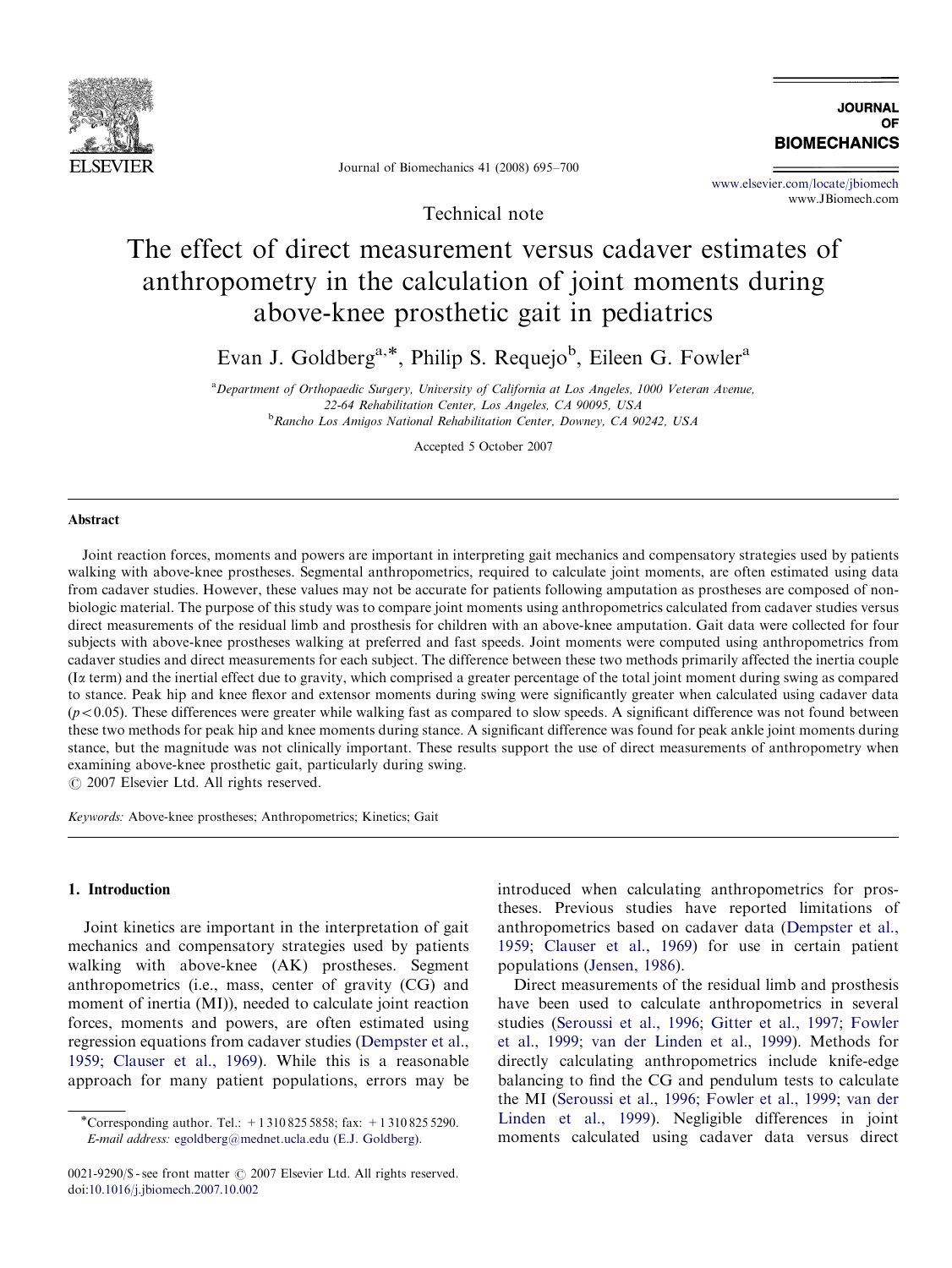<span id="page-1-0"></span>Table 1 Subject age, height and weight

| Subject        | Age $(yrs)$ | Height (m) | Mass (kg) |  |
|----------------|-------------|------------|-----------|--|
|                | 14.1        | 1.75       | 67.50     |  |
| 2              | 15.3        | 1.75       | 71.60     |  |
| 3              | 12.9        | 1.64       | 55.45     |  |
| $\overline{4}$ | 11.9        | 1.44       | 32.55     |  |
|                |             |            |           |  |

measurements approaches have been reported for belowknee prosthetic gait [\(Czerniecki et al., 1991](#page-4-0)). Similar anthropometric studies could not be found for AK prosthetic gait. The purpose of this study was to compare joint moments calculated using anthropometry (1) estimated using cadaver data and (2) calculated using direct measurements of the residual limb and prostheses during AK prosthetic gait.



Fig. 1. Schematic diagram of methods used to determine prosthetic limb anthropometrics: (A) modeling of the residual limb, (B) measuring the period of oscillation and (C) measuring the center of gravity. The segments were oscillated to determine the period of oscillation  $(T)$ . Moment of inertia (MI) of each prosthetic segment was calculated as  $MI = T<sup>2</sup>mgd/(2[pi]^2)$ . Corresponding residual limb and prosthetic components were combined to obtain one mass, center of mass and moment of inertia for each of the affected limb thigh, shank and foot segments.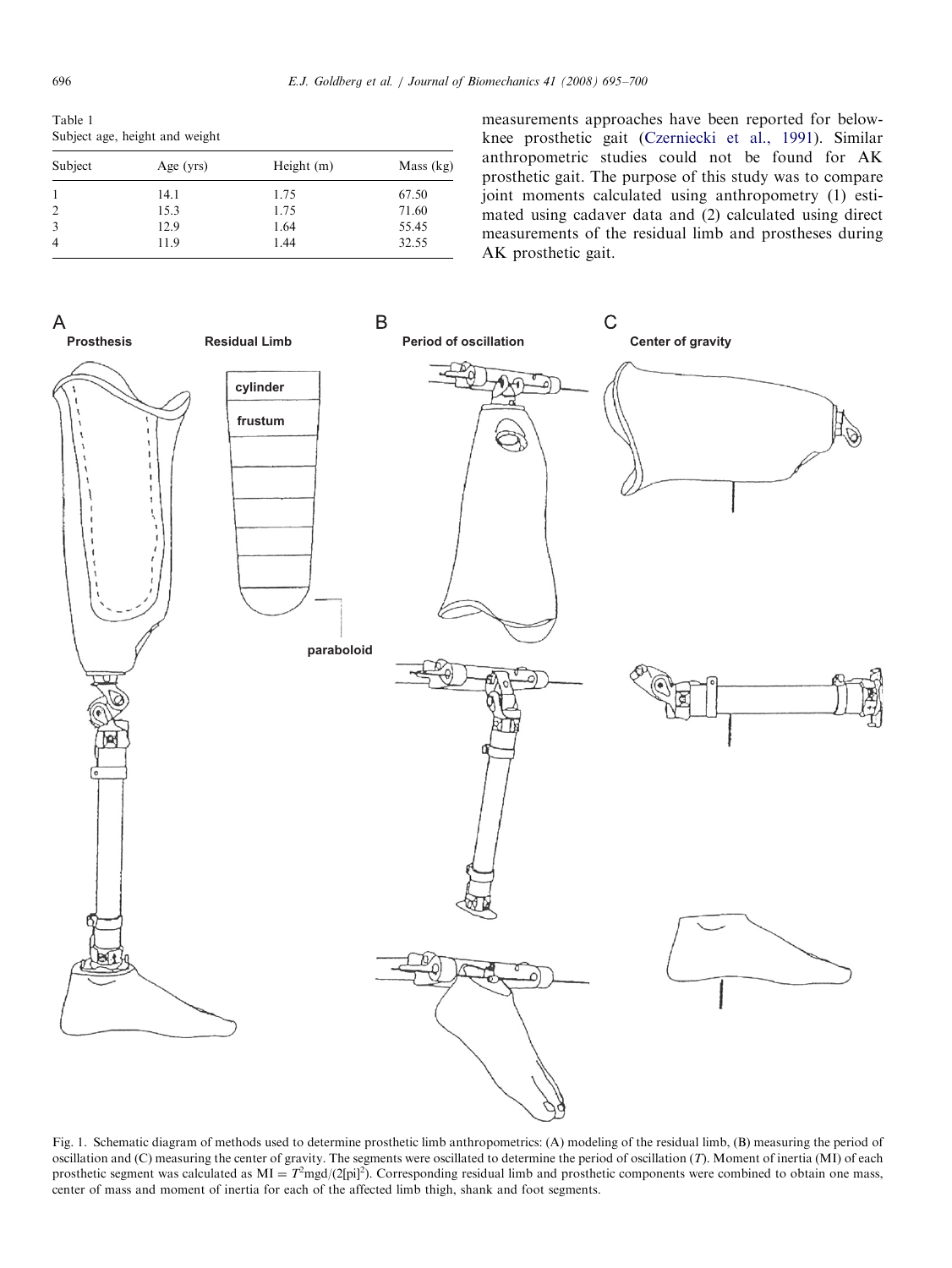## 2. Methods

### 2.1. Subjects

Four subjects with AK amputations participated in this study (two male and two female). Their average age was  $13.5 \pm 1.5$  years  $(height = 1.64 \pm 0.15 \text{ m}, weight = 56.78 \pm 17.54 \text{ kg})$  ([Table 1](#page-1-0)). A certified prosthetist determined that each subject's prosthesis fit and functioned properly. Each subject could walk independently. Informed written consent was obtained from each subject and a legal guardian.

#### 2.2. Anthropometric data

Anthropometric data for the non-prosthetic limb were calculated from regression equations derived by [Dempster et al., \(1959\)](#page-5-0). MIs were calculated using reference mass and height (73.44 kg, 1.76 m) multiplied by the ratio of  $(mass)*(height)^2/(reference\ mass)*(reference\ height)^2$  for each subject. Prosthetic limb anthropometrics were calculated using: (1) [Dempster et al., \(1959\)](#page-5-0) assuming the anthropometrics were identical to the intact limb and (2) direct measurements for each subject's residual limb and prosthesis [\(Fowler et al., 1999\)](#page-5-0). The circumference of the residual limb was measured using a tape measure. The distance between each measurement was 3 cm or less, and measurement locations were documented relative to the greater trochanter. Smaller intervals were used in order to obtain a sufficient number of measurements to calculate volume for short residual limbs. The residual thigh was modeled as a cylinder proximally, a series of frustra and a distal paraboloid with an assumed density of 1.0 g/ml to calculate the volume [\(Fig. 1](#page-1-0)) ([Fowler et al.,](#page-5-0) [1999](#page-5-0)). Segment mass and volume were used to calculate the MI and CG of the residual limb.

Each subject had an endoskeletal prosthesis with a metal pylon shank, a constant-friction knee and SACH or Seattle-type foot. Each prosthesis was disassembled, and anthropometrics were measured for the thigh, shank, and foot and shoe segments. The mass of each segment was measured on a calibrated scale, the CG was estimated by balancing the segment on a knife edge, and the MI was calculated using the pendulum technique ([Fig. 1\)](#page-1-0).

#### 2.3. Gait data

The subjects wore shorts and low-cut comfortable shoes. A modified Helen Hayes marker set [\(Davis III et al., 1991\)](#page-5-0) was used with reflective markers on the prosthetic limb placed on the thigh, shank, ankle and foot using analogous locations on the intact limb and on the mechanical knee joint center. Motion was recorded using an Eagle 8-camera system (Motion Analysis Corporation, Santa Rosa, CA) sampling at 60 Hz. Two forceplates (Kistler Instrumentation Corporation, Amherst, NY) were concealed in the walkway to record ground-reaction forces sampled at 1 kHz. Gait data were collected during walking at preferred and fast speeds. For fast speeds, subjects were instructed to walk as fast as possible without running. Trials were accepted when the foot hit either forceplate in isolation. A minimum number of five successful gait cycles were collected for each subject's prosthetic side.

Data were processed in Visual 3D 3.79 (C-Motion, Inc., Rockville, MD) using either cadaver data anthropometrics or those calculated from direct measurements. Hip, knee and ankle joint moments were calculated in the anatomical frame and normalized to body weight including the prosthesis. Gait cycles were averaged for preferred and fast walking conditions. Peak moments for the hip, knee and ankle for selected points in the gait cycle were compared using the two different methods. Paired t-tests were computed (for mean peak moments) to determine if the differences were statistically significant ( $p < 0.05$ ).

#### 3. Results

Important differences in anthropometrics were found using the two different methodologies (Table 2). Foot segment MIs were substantially larger using direct measurements, while those of the shank segments were smaller. Thigh segment MIs were smaller using direct measurements for subjects 1 and 2 and larger for subjects 3 and 4.

Exemplar data are presented for subject 1 [\(Fig. 2\)](#page-3-0), and peak values for all subjects are presented in [Table 3](#page-4-0). Stance hip extensor and flexor moments using the two different methods varied slightly for both walking speeds. Mean peak moments, however, were not significantly different. During swing, peak hip moments were significantly greater using the cadaver estimate method for both walking speeds  $(p<0.05)$ .

Mean peak knee flexor moments during stance were similar for both speeds, and a statistical difference was not

#### Table 2

Moment of inertia (about the proximal end), center of gravity and segment mass using direct measurements and cadaver data for the thigh, shank and foot

|                                        | Thigh  |          | Shank  |          | Foot   |          |
|----------------------------------------|--------|----------|--------|----------|--------|----------|
|                                        | Direct | Dempster | Direct | Dempster | Direct | Dempster |
| Subject 1                              |        |          |        |          |        |          |
| Moment of inertia $(kgm^2)$            | 0.0640 | 0.0799   | 0.0147 | 0.0376   | 0.0053 | 0.0005   |
| Center of gravity $(\%$ from proximal) | 46.9   | 43.3     | 20.3   | 43.3     | 21.1   | 42.9     |
| Segment mass (kg)                      | 2.22   | 6.75     | 1.08   | 3.14     | 0.88   | 0.98     |
| Subject 2                              |        |          |        |          |        |          |
| Moment of inertia $(\text{kg m}^2)$    | 0.0366 | 0.0854   | 0.0082 | 0.0402   | 0.0035 | 0.0006   |
| Center of gravity $(\%$ from proximal) | 27.8   | 43.3     | 45.5   | 43.3     | 16.2   | 42.9     |
| Segment mass (kg)                      | 4.29   | 7.16     | 0.57   | 3.33     | 0.69   | 1.04     |
| Subject 3                              |        |          |        |          |        |          |
| Moment of inertia $(\text{kg m}^2)$    | 0.0936 | 0.0577   | 0.0082 | 0.0272   | 0.0029 | 0.0004   |
| Center of gravity $(\%$ from proximal) | 32.5   | 43.3     | 22.3   | 43.3     | 19.5   | 42.9     |
| Segment mass (kg)                      | 5.25   | 5.55     | 0.53   | 2.58     | 0.57   | 0.80     |
| Subject 4                              |        |          |        |          |        |          |
| Moment of inertia $(\text{kg m}^2)$    | 0.0301 | 0.0260   | 0.0062 | 0.0122   | 0.0025 | 0.0002   |
| Center of gravity $(\%$ from proximal) | 43.8   | 43.3     | 27.2   | 43.3     | 22.0   | 42.9     |
| Segment mass (kg)                      | 1.61   | 3.26     | 0.52   | 1.51     | 0.39   | 0.47     |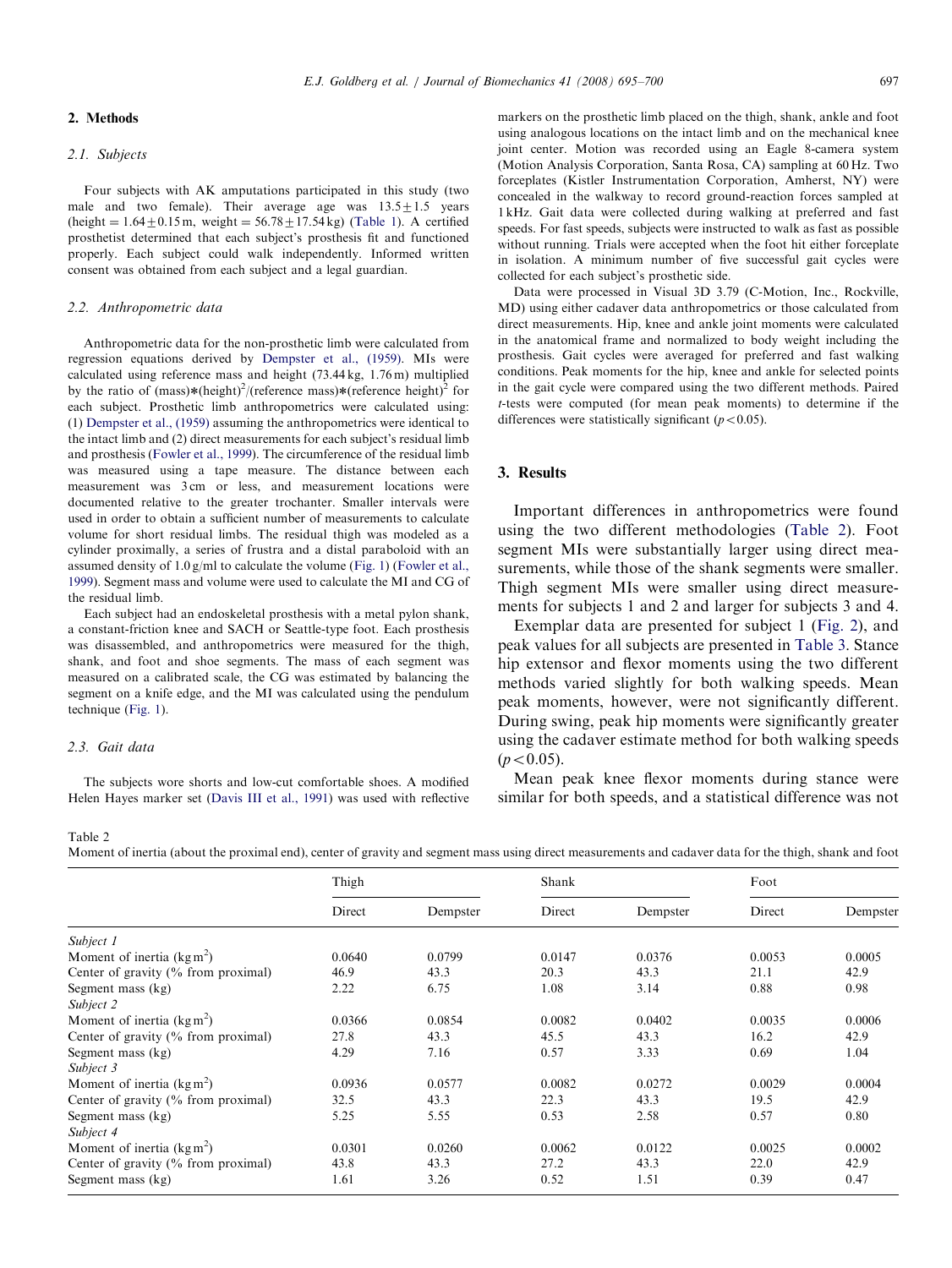<span id="page-3-0"></span>

Fig. 2. Exemplar joint moment data calculated with cadaver data and direct measurements from one subject walking at preferred and fast speeds. The joint moment peaks that were selected for statistical analysis are labeled stance (ST), swing (SW), flexion (F) and extension (E). The dashed vertical line represents toe-off for this subject. Positive indicates ankle plantar flexion, knee extension and hip extension.

found between the two different methods ([Table 3](#page-4-0)). During swing, mean peak knee extensor moments (SW E) were not significantly different for the preferred speed, but were significantly different for the fast speed  $(p<0.05)$ . Mean peak knee flexor moments during swing (SW F) were significantly different between the two methodologies at both speeds. When differences were observed, peaks calculated using cadaver data were greater in magnitude (see Fig. 2).

Mean peak dorsiflexion (ST E) and plantar flexion moments (ST F) were significantly greater  $(p<0.05)$ using the direct method ([Table 3](#page-4-0)), but the difference between the average values was assumed to be negligible  $(< 0.01$  Nm/kg).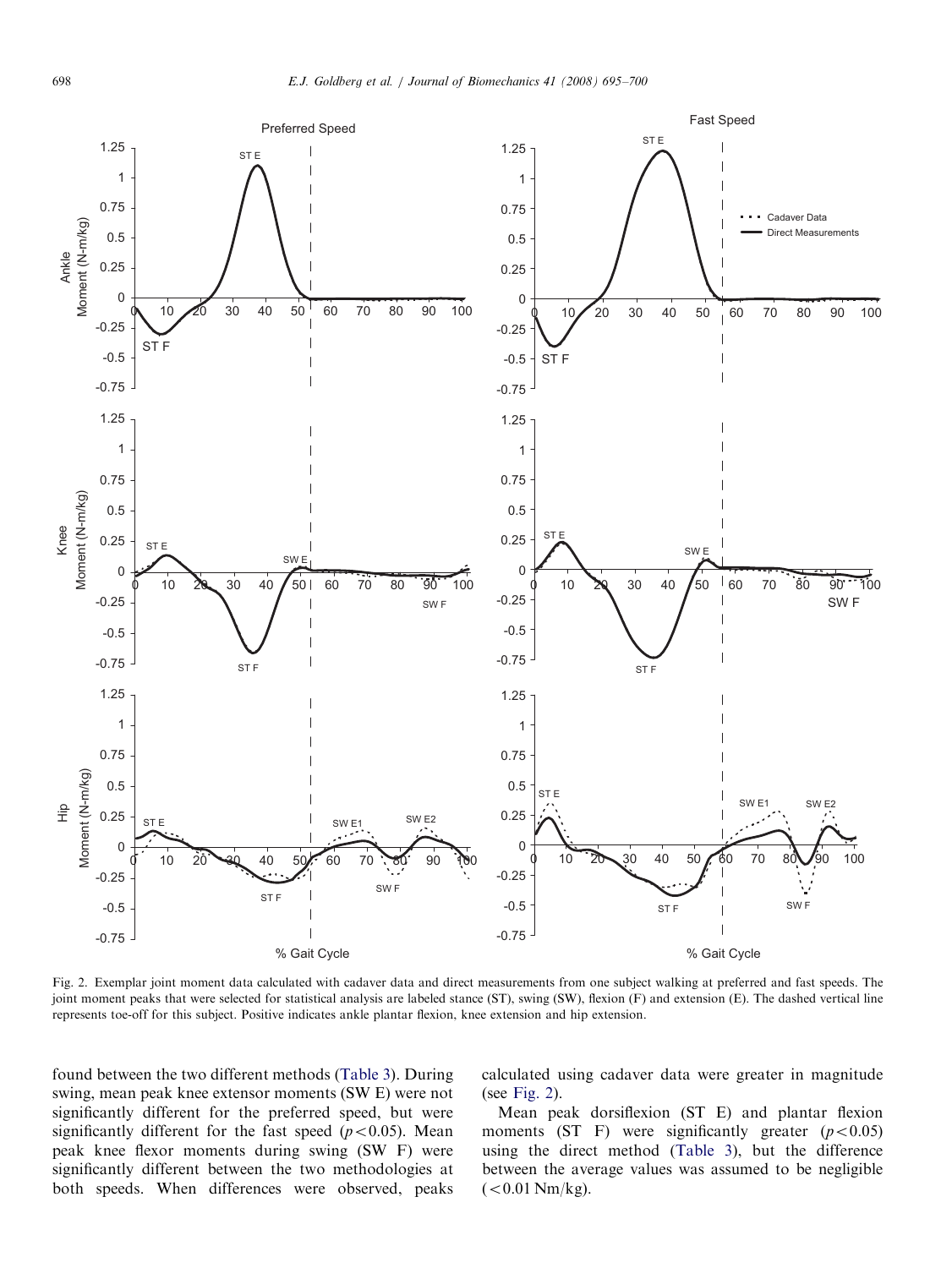<span id="page-4-0"></span>Table 3 Average peak joint moments across all subjects throughout the gait cycle

|                  | Preferred Speed                   |                |                  | Fast Speed     |                |                               |
|------------------|-----------------------------------|----------------|------------------|----------------|----------------|-------------------------------|
|                  | Direct                            | Dempster       | Difference       | Direct         | Dempster       | Difference                    |
|                  | Peak ankle joint moment $(Nm/kg)$ |                |                  |                |                |                               |
| ST F             | $-0.25 + 0.07$                    | $-0.26 + 0.07$ | $0.01 + 0.00^*$  | $-0.26 + 0.14$ | $-0.26 + 0.14$ | $0.01 \pm 0.00^*$             |
| ST E             | $1.13 + 0.16$                     | $1.12 + 0.16$  | $0.01 + 0.00*$   | $1.28 + 0.21$  | $1.27 + 0.21$  | $0.01 \pm 0.00^*$             |
|                  | Peak knee joint moment $(Nm/kg)$  |                |                  |                |                |                               |
| ST F             | $0.51 + 0.18$                     | $0.51 + 0.17$  | $0.00 + 0.01$    | $0.59 + 0.21$  | $0.60 + 0.20$  | $0.00 + 0.01$                 |
| SW E             | $-0.08 + 0.06$                    | $-0.10 + 0.08$ | $0.02 + 0.03$    | $-0.15 + 0.07$ | $-0.19 + 0.08$ | $0.04 \pm 0.02^*$             |
| SW F             | $0.06 + 0.03$                     | $0.12 + 0.05$  | $-0.06 + 0.03*$  | $0.08 + 0.02$  | $0.16 + 0.05$  | $-0.08 + 0.04*$               |
|                  | Peak hip joint moment $(Nm/kg)$   |                |                  |                |                |                               |
| ST E             | $0.21 + 0.22$                     | $0.21 + 0.20$  | $0.00 + 0.10$    | $0.41 + 0.30$  | $0.51 + 0.30$  | $-0.09 + 0.15$                |
| ST F             | $-0.46 + 0.20$                    | $-0.49 + 0.28$ | $0.03 + 0.13$    | $-0.69 + 0.25$ | $-0.77 + 0.40$ | $0.09 \pm 0.19$               |
| SW <sub>E1</sub> | $0.04 + 0.01$                     | $0.13 + 0.02$  | $-0.09 + 0.03^*$ | $0.09 + 0.03$  | $0.25 + 0.04$  | $-0.16 \pm 0.04$ <sup>*</sup> |
| SW F             | $-0.09 + 0.05$                    | $-0.25 + 0.14$ | $0.16 + 0.10^*$  | $-0.14 + 0.08$ | $-0.36 + 0.21$ | $0.22 + 0.13^*$               |
| SW <sub>E2</sub> | $0.13 + 0.05$                     | $0.29 + 0.11$  | $-0.16 + 0.07^*$ | $0.17 + 0.02$  | $0.38 + 0.09$  | $-0.20 + 0.08^*$              |

 $p < 0.05$ , ST = stance, SW = swing, E = extension, F = flexion.

## 4. Discussion

The objective of this study was to compare the effect anthropometry has on the joint moments of children with AK prostheses. Direct measurement of the MI calculations varied greatly between subjects and as compared to data calculated from cadaver studies. Significant differences in joint moment peaks were found in hip and knee joint flexor and extensor moments during swing. As suggested in previous literature [\(Miller, 1987](#page-5-0); Czerniecki et al., 1991), differences in anthropometric data had little effect on stance phase hip and knee peaks. The change in anthropometrics affects the inertia couple  $(I\alpha$  term) and the inertial effect due to gravity, which make up a small percentage of the joint moment during stance ([Miller,](#page-5-0) [1987](#page-5-0)). During swing, the ground-reaction force, which contributed substantially to hip and knee joint moments in stance, were absent. In addition, hip and knee angular accelerations were greater during swing. As a result, the inertia couple and gravitational component accounted for a greater percentage of the moment. For example, in subject 1, the inertia couple made up  $\langle 10\% \rangle$  of the hip extension moment for 65% of stance, while the gravitational component made up  $\langle 10\%$  of the moment for 97% of stance. In contrast, the inertia couple made up  $> 50\%$  of the hip extension moment for 96% of swing, and the gravitational component made up  $> 50\%$  of the moment for 22% of swing.

One limitation of this study is that repeatability of circumference measurements, which has been shown to affect measurement accuracy [\(Geil, 2005\)](#page-5-0), was not assessed. Another limitation is the small sample size. This study was limited to pediatric subjects with a wide range of body weight and height ([Table 1\)](#page-1-0). Discrepancies may have less of an effect on the results of adults. Despite these limitations, we found that there were large variations between conditions during swing. These prostheses were fairly easy to dissemble, and the entire process of direct

prosthetic measurement took approximately an hour per patient. Other prostheses, however, can be more difficult to disassemble and reassemble. In particular, an energy storage and return prosthesis requires cutting to separate the foot and shank segments and cannot be reassembled. Regression equations to determine anthropometrics of varying types and sizes of prosthetic segments would be an important contribution to the literature. Anthropometrics based on regression equations using prostheses would improve accuracy and prevent discrepancies in joint kinetics.

In summary, the results of this study indicate that it may be reasonable to use the anthropometrics from cadaver studies instead of directly calculating the anthropometrics for each prosthetic part when analyzing kinetics during stance. However, this approximation would not accurately assess kinetics during swing as seen by the artificial hip and knee moment peaks created when using cadaver data for moment calculations. Future studies should focus on creating regression equations to more accurately determine anthropometrics.

## Conflict of interest

None declared.

## Acknowledgments

The authors are grateful to Marcia Greenberg for her assistance with the data collection.

## References

- Clauser, C. E., McConville, J.T., Young, J.W., 1969. Weight, volume and center of mass of segments of the human body. AMRL Technical Report, Wright-Patterson Air Force Base, OH.
- Czerniecki, J.M., Gitter, A., Munro, C., 1991. Joint moment and muscle power output characteristics of below knee amputees during running: